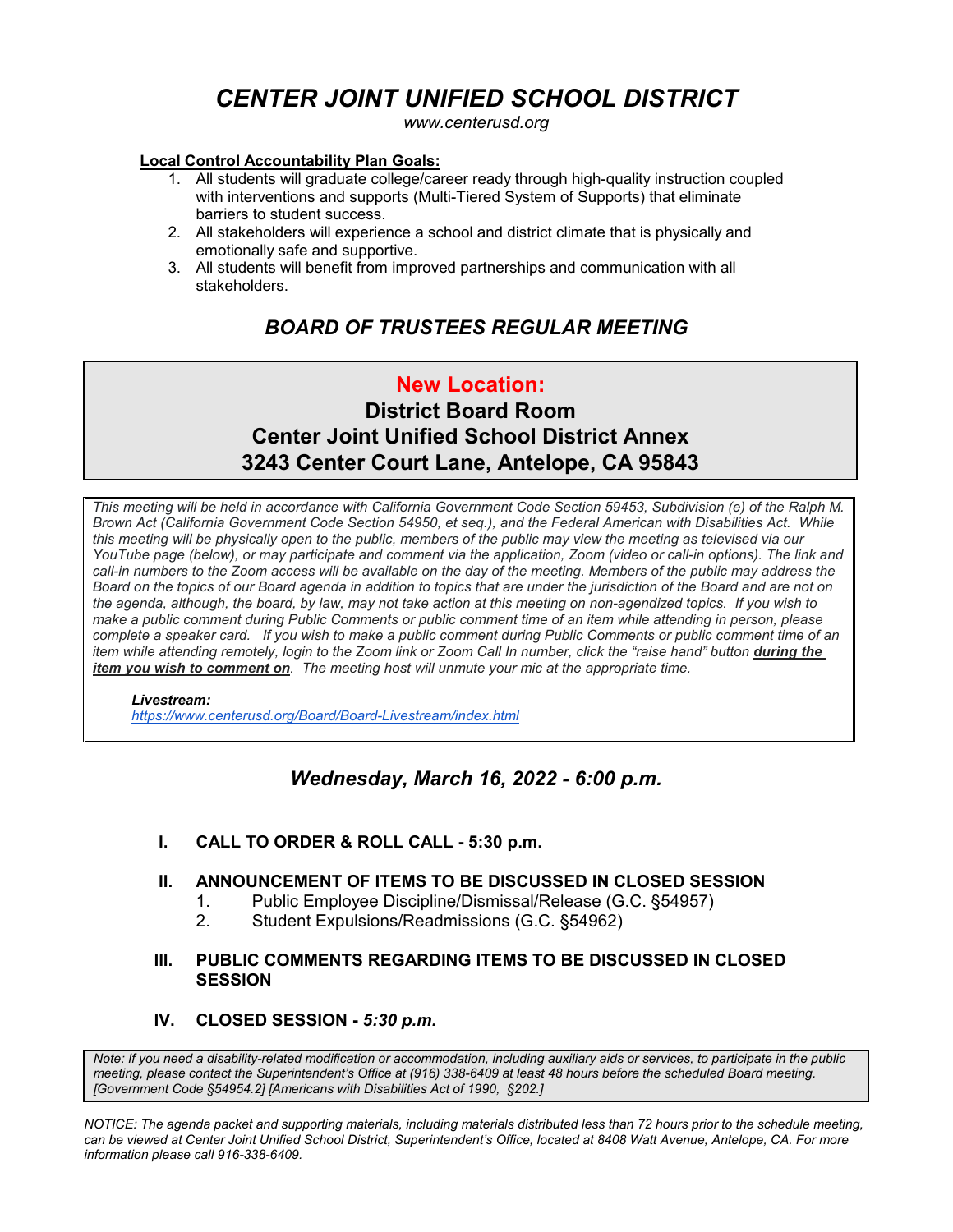### **V. OPEN SESSION - CALL TO ORDER -** *6:00 p.m.*

#### **VI. FLAG SALUTE**

*In recognition of free speech and the following board agenda item, we welcome all and would like to note that saying the pledge of allegiance is not a requirement to participate in the business of this public board. If you do not say the pledge for religious, political, social, or personal reasons, you are most welcome here as an equal participant in the business of this board.*

| VII.                                   | ANNOUNCEMENT OF ACTION TAKEN IN CLOSED SESSION                                                                                                                                                                                                                                                                                                                                                                                                                                                                                                                        |                                                                                                                                                                                                                                                                                                                                             | Info/Action |  |  |
|----------------------------------------|-----------------------------------------------------------------------------------------------------------------------------------------------------------------------------------------------------------------------------------------------------------------------------------------------------------------------------------------------------------------------------------------------------------------------------------------------------------------------------------------------------------------------------------------------------------------------|---------------------------------------------------------------------------------------------------------------------------------------------------------------------------------------------------------------------------------------------------------------------------------------------------------------------------------------------|-------------|--|--|
| VIII.                                  | Action<br><b>ADOPTION OF AGENDA</b>                                                                                                                                                                                                                                                                                                                                                                                                                                                                                                                                   |                                                                                                                                                                                                                                                                                                                                             |             |  |  |
| IX.                                    | 1.<br>2.                                                                                                                                                                                                                                                                                                                                                                                                                                                                                                                                                              | <b>ORGANIZATION REPORTS</b> (3 minutes each)<br>Info<br><b>CUTA - Venessa Mason, President</b><br>CSEA - Niesha Harris, President                                                                                                                                                                                                           |             |  |  |
| Х.<br>Curr & Instr<br>Facilities & Op. | <b>COMMITTEE UPDATES</b> (8 minutes each)<br>Info<br>Curriculum, Instruction & Special Education Update - Mike Jordan<br>1.<br><b>Facilities Update - Richard Putnam</b><br>2.                                                                                                                                                                                                                                                                                                                                                                                        |                                                                                                                                                                                                                                                                                                                                             |             |  |  |
| XI.                                    | <b>COMMENTS FROM THE AUDIENCE REGARDING ITEMS NOT ON</b><br>Public<br><b>THE AGENDA</b><br>Comments<br>Invited<br>Anyone may address the Board regarding any item that is within the Board's subject matter<br>jurisdiction. However, the Board may not discuss or take action on any item which is not on<br>this agenda except as authorized by Government Code Section 54954.2. A speaker shall be<br>limited to 3 minutes (Board Policy 9323). All public comments on items listed on this agenda<br>will be heard at the time the Board is discussing that item. |                                                                                                                                                                                                                                                                                                                                             |             |  |  |
| XII.                                   | Action<br><b>CONSENT AGENDA</b> (5 minutes)<br>NOTE: The Board will be asked to approve all of the following items by a single vote, unless any<br>member of the Board asks that an item be removed from the consent agenda and considered and<br>discussed separately.                                                                                                                                                                                                                                                                                               |                                                                                                                                                                                                                                                                                                                                             |             |  |  |
| Governance<br>Personnel<br>↓           | 1.<br>2.<br>3.<br>4.                                                                                                                                                                                                                                                                                                                                                                                                                                                                                                                                                  | Approve Adoption of Minutes from February 16, 2022 Regular Meeting<br><b>Approve Classified Personnel Transactions</b><br><b>Approve Certificated Personnel Transactions</b><br>Approve District Calendar for School Year 2024-25 and Calendar Revision for<br>School Years 2021-22, 2022-23, and 2023-24 to Reflect New Juneteenth Holiday |             |  |  |
| Spec Ed                                | 5.                                                                                                                                                                                                                                                                                                                                                                                                                                                                                                                                                                    | Ratify 21/22 Master Contracts:<br>Jabbergym LLCA<br>#015<br>Journey Academy / TLC Child & Family Services<br>#016                                                                                                                                                                                                                           |             |  |  |
| ↓                                      | 6.<br>7.                                                                                                                                                                                                                                                                                                                                                                                                                                                                                                                                                              | Ratify COVID-19 School Testing Agreement with Covid Clinic, Inc.<br>Ratify Professional Service Agreement: Judith Stevens, ATX Learning Group                                                                                                                                                                                               |             |  |  |
| Curr & Instr<br>↓                      | 8.<br>Ratify Professional Service Agreement: Dacian Carlson, MAG Solutions<br>9.<br>Approve Media Communications Academy (MCA) Senior Trip to Santa Cruz, CA<br>- Center High                                                                                                                                                                                                                                                                                                                                                                                         |                                                                                                                                                                                                                                                                                                                                             |             |  |  |
| ↓                                      | 10.<br>Approve Future Business Leaders of America (FBLA) Trip to Ontario, CA -<br><b>Center High</b>                                                                                                                                                                                                                                                                                                                                                                                                                                                                  |                                                                                                                                                                                                                                                                                                                                             |             |  |  |
| ↓<br>Facilities & Op.                  | 11.<br>Approve 2021-22 Consolidated Application<br>12.<br>Approve Contract Amendment #7 - Facility Needs and Implementation Planning<br>Services for Modernization Projects Agreement, Capital Program Management<br>(CPM)                                                                                                                                                                                                                                                                                                                                            |                                                                                                                                                                                                                                                                                                                                             |             |  |  |
| ↓                                      | 13.<br>Approve Resolution #17/2021-22: Renewal Application - State & Federal Surplus<br><b>Property Program</b>                                                                                                                                                                                                                                                                                                                                                                                                                                                       |                                                                                                                                                                                                                                                                                                                                             |             |  |  |
|                                        | Approve Resolution #18/2021-22: Resolution Supporting Preschool Transitional<br>14.<br>Kindergarten and Full-Day Kindergarten Facilities Grant Program – for Full-Day<br>Pre-school at Dudley Elementary                                                                                                                                                                                                                                                                                                                                                              |                                                                                                                                                                                                                                                                                                                                             |             |  |  |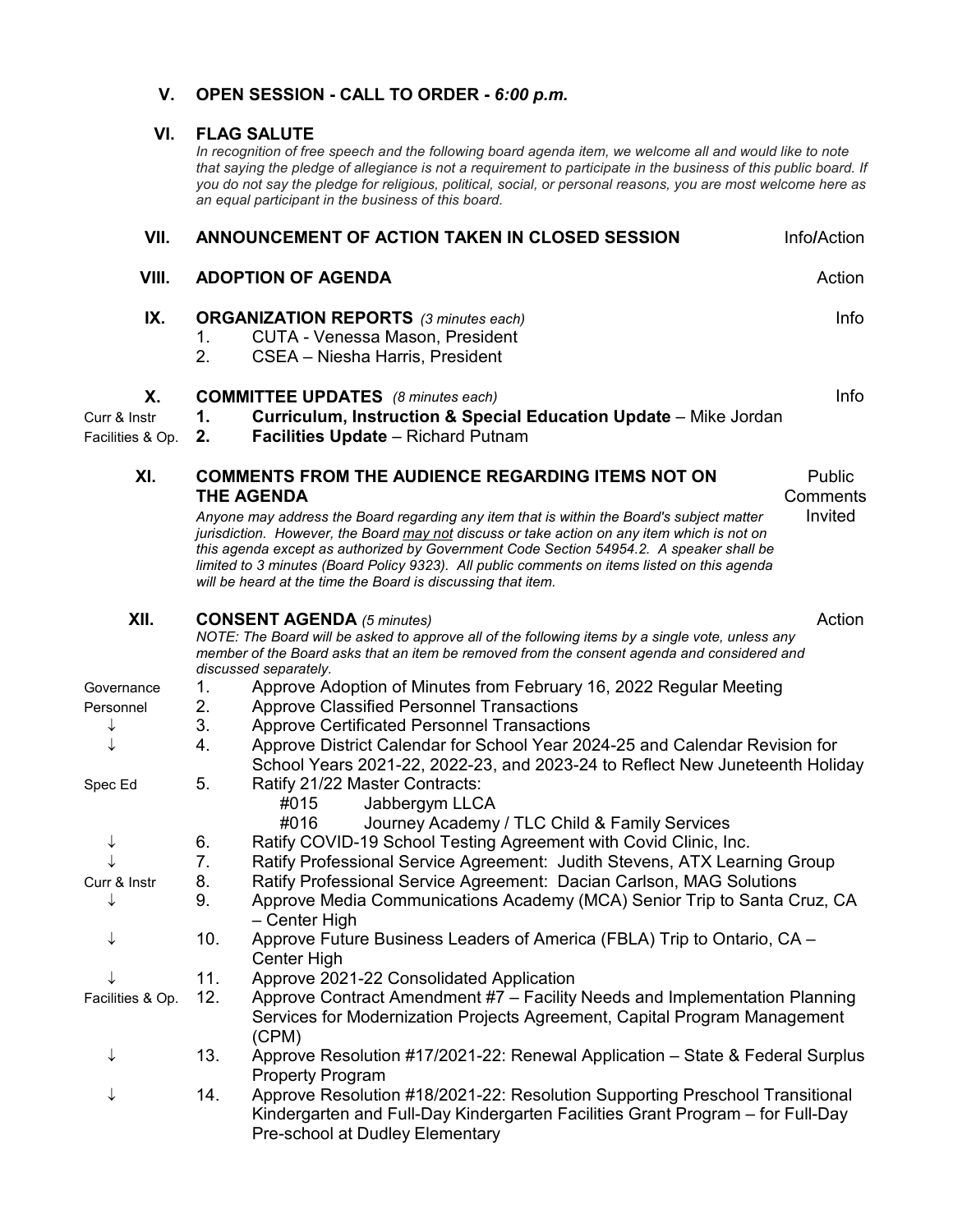| XVI.                      |            | <b>CONTINUATION OF CLOSED SESSION (Item IV)</b>                                                                                                                                                                                                                                                                                                                                                                                                                                             | Action            |  |
|---------------------------|------------|---------------------------------------------------------------------------------------------------------------------------------------------------------------------------------------------------------------------------------------------------------------------------------------------------------------------------------------------------------------------------------------------------------------------------------------------------------------------------------------------|-------------------|--|
| XV.                       | a.<br>b.   | <b>ADVANCE PLANNING</b><br>Info<br><b>Future Meeting Dates:</b><br>Regular Meeting: Wednesday, April 20, 2022 @ 6:00 p.m. - Board Room,<br>I.<br>Center Joint Unified School District Annex, 3243 Center Court Lane,<br>Antelope, CA 95843 and/or Virtual<br>Suggested Agenda Items:                                                                                                                                                                                                        |                   |  |
| XIV.                      |            | <b>BOARD / SUPERINTENDENT REPORTS (10 minutes)</b>                                                                                                                                                                                                                                                                                                                                                                                                                                          | Info              |  |
| <b>Business</b>           | Е.         | <b>Second Interim Report for Fiscal Year 2021-22</b><br>Lisa Coronado, Director of Fiscal Services, is presenting the 2021-22 Second<br>Interim report for approval. This report is based on all known budget guidelines<br>set forth by the Fiscal Crisis & Management Assistance Team, School Services<br>of California and the adopted and proposed State budgets. The expenditure<br>and revenue activity covers the period of July 1, 2021 through January 31, 2022.                   | Action            |  |
| ↓                         | D.         | <b>Board Bylaw 9220 - Governing Board Elections</b><br>At the February 2022 meeting, it was approved to have this come back with revisions<br>for consideration.                                                                                                                                                                                                                                                                                                                            | Action            |  |
|                           |            | <b>Board Policy 0415 - Equity</b><br>New policy addresses the district's recognition and response to the unique barriers facing historically<br>underserved and underrepresented student populations. Policy expresses the district's intent to<br>proactively identify class and cultural biases as well as practices that impede equal access to<br>opportunities for all students. Policy also presents examples of strategies to promote equity in district<br>programs and activities. |                   |  |
| ↓                         | C.         | action.<br><b>Board Policy 0415 - Equity</b>                                                                                                                                                                                                                                                                                                                                                                                                                                                | Action            |  |
| Governance                | В.         | <b>Board Bylaw 9310 - Board Policies</b><br>It was requested that this bylaw be brought forward for discussion and possible                                                                                                                                                                                                                                                                                                                                                                 | Discussion/Action |  |
|                           |            | Center High School staff and administration would like to dedicate the control<br>booth in the Performing Arts Center in the memory of Vernon Bisho. They would<br>like a place to dedicate a plaque on the wall near the booth entrance and a sign<br>above the booth window on the inside of the theater that states "Bisho's Booth".                                                                                                                                                     |                   |  |
| XIII.<br>Facilities & Op. | А.         | <b>BUSINESS ITEMS</b><br><b>Center High School Performing Arts Center Control Booth</b><br><b>Dedication to Vernon Bisho</b>                                                                                                                                                                                                                                                                                                                                                                | Action            |  |
|                           |            |                                                                                                                                                                                                                                                                                                                                                                                                                                                                                             |                   |  |
| <b>Business</b><br>↓      | 19.<br>20. | Approve Payroll Orders: July 2021 - February 2022<br>Approve Supplemental Agenda (Vendor Warrants): February 2022                                                                                                                                                                                                                                                                                                                                                                           |                   |  |
|                           | 18.        | Inc. and Center Joint Unified School District – for Special Inspection and Testing<br>Services for Center High CTE Project<br>Approve Professional Services Agreement: Hugh R. Davison                                                                                                                                                                                                                                                                                                      |                   |  |
| ↓                         | 17.        | Kindergarten at Dudley Elementary<br>Approve Consultant Services Agreement By and Between Terracon Consultants,                                                                                                                                                                                                                                                                                                                                                                             |                   |  |
| ↓                         | 16.        | <b>Transitional Kindergarten at Dudley Elementary</b><br>Approve Resolution #20/2021-22: Resolution Supporting Preschool Transitional<br>Kindergarten and Full-Day Kindergarten Facilities Grant Program - for Full-Day                                                                                                                                                                                                                                                                     |                   |  |
| ↓                         | 15.        | Approve Resolution #19/2021-22: Resolution Supporting Preschool Transitional<br>Kindergarten and Full-Day Kindergarten Facilities Grant Program - for                                                                                                                                                                                                                                                                                                                                       |                   |  |